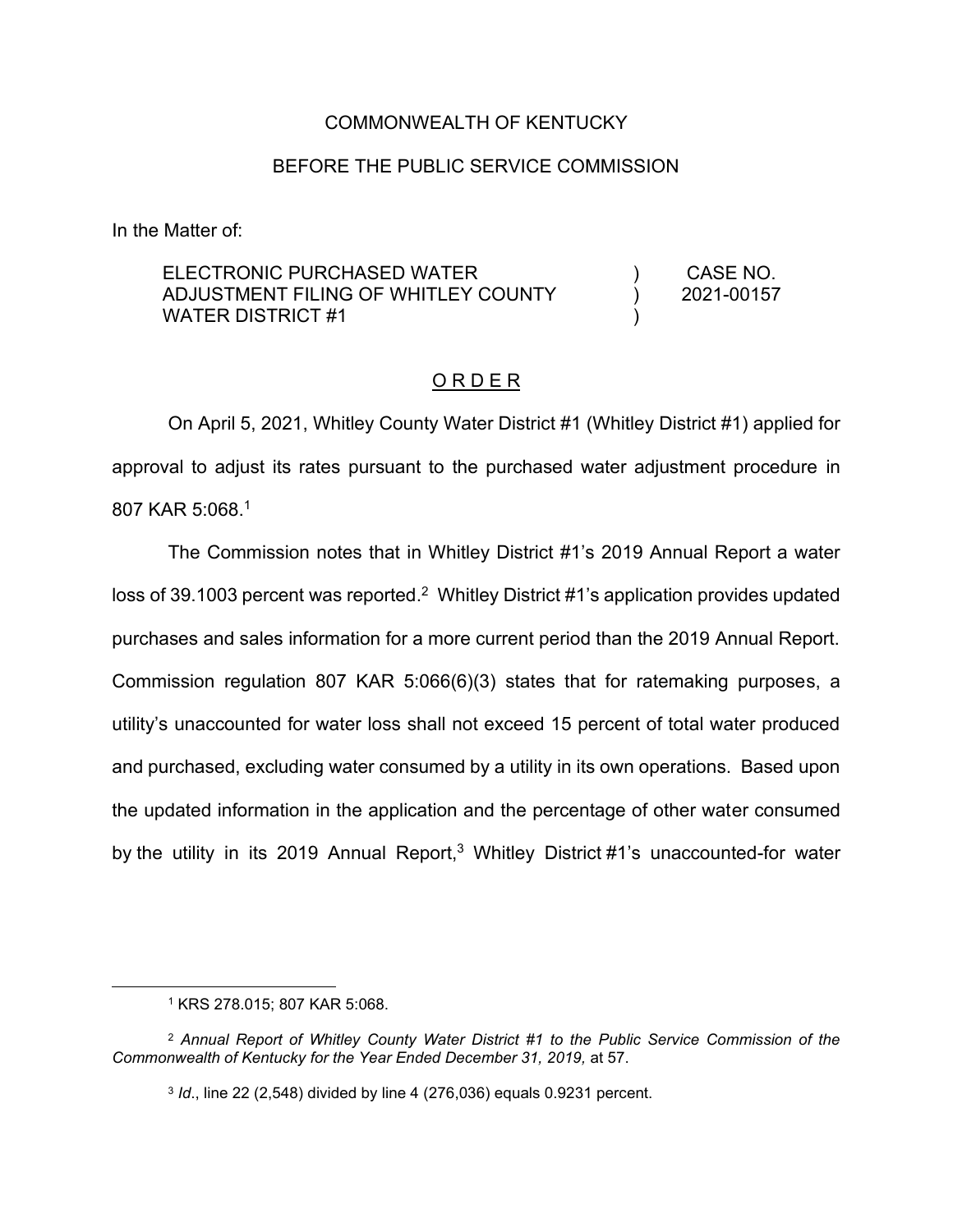loss is determined to be 40.73 percent for the updated period.<sup>4</sup>

Reduction of Whitley District #1's unaccounted-for water loss to 15 percent would result in an approximate \$207,588.39<sup>5</sup> decrease to purchased water expense. Potentially, Whitley District #1 is paying \$1.22 per 1,000 gallons sold for expenses associated with unaccounted-for water loss in excess of the allowable 15 percent<sup>6</sup> threshold.

The Commission is placing greater emphasis on monitoring utilities that consistently exceed the 15 percent unaccounted-for water loss threshold and strongly encourages Whitley District #1 to pursue reasonable actions to reduce its unaccountedfor water loss. Failure by Whitley District #1 to make significant progress towards reducing unaccounted-for water loss may cause the Commission to pursue additional action with the utility.

In a review of Commissions records from 1985 to the present, the Commission notes that its records indicate Whitley District #1 has not sought a general base rate adjustment since 2000. Whitley District #1 has not sought a general adjustment in rates by any other means than through financing approval or in conjunction with an application for a Certificate of Public Convenience and Necessity. The practical result of such policy

<sup>6</sup> Potential purchased water expense reduction divided by sales (\$207,588.39/ (170,307,000/1,000)) equals \$1.22 per 1,000 gallons.

<sup>4</sup> Total Purchases (Application, Exhibit B) 291,867,390 Less Total Sales (Application, Exhibit B) 170,307,000 Less Plant Use (% determined from 2019 AR) 2,694,228 Water Loss – Gallons 118,866,162 Water Loss – Percent 40.73%

<sup>5</sup> Water loss above 15 percent is 25.73 percent, potential purchased water expense reduction (Total water cost at new wholesale rate times water loss above 15 percent) = \$207,588.39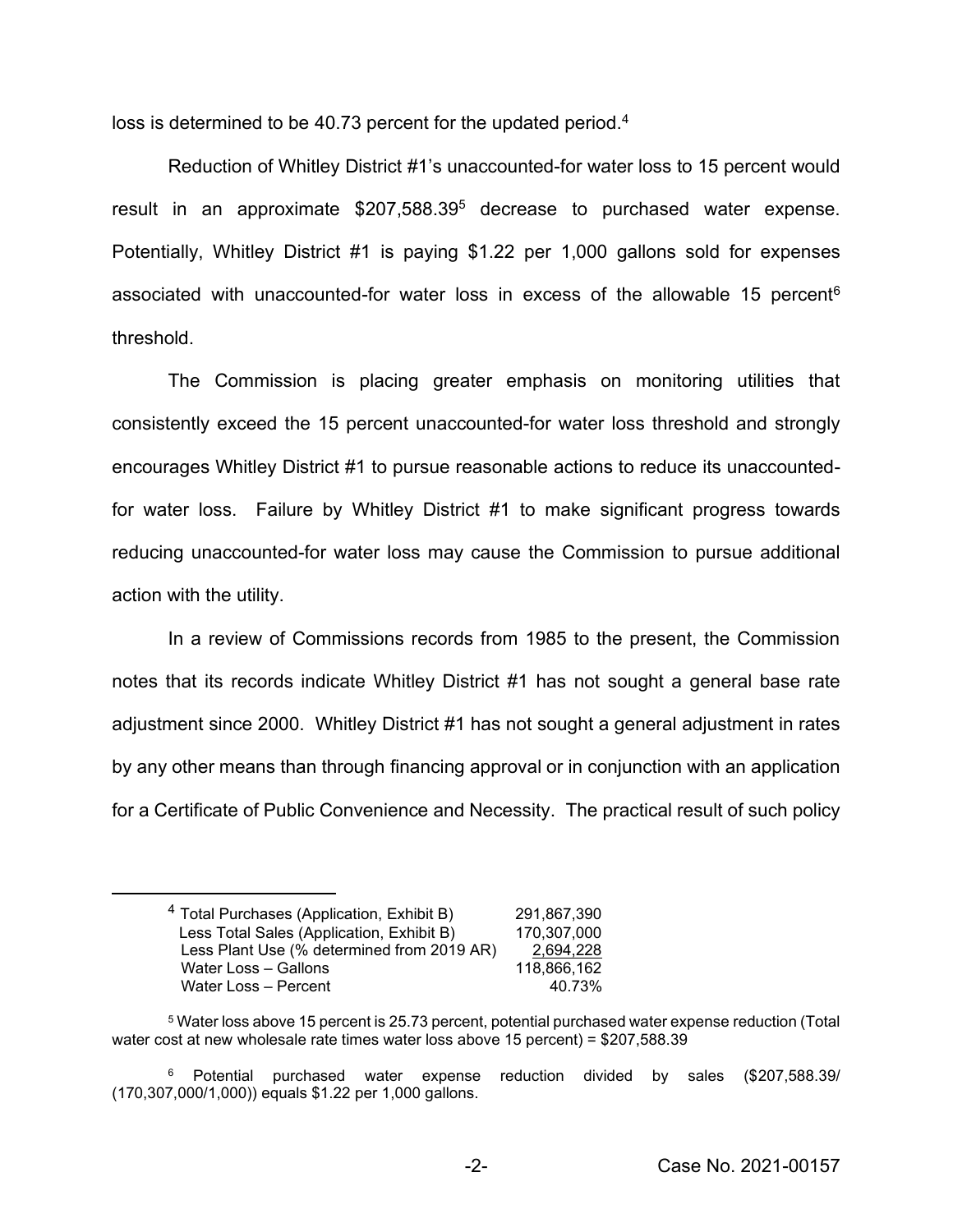is that Whitley District #1 has managed to avoid Commission review of its financial records and operational structure for more than 20 years.<sup>7</sup> While Whitley District #1 has increased its rates as part of financing cases through the United States Department of Agriculture Rural Development (RD), the Commission's review of records in a RD financing case is limited and very different from the comprehensive review of a utility's total financial stability and operational viability that takes place in a traditional rate adjustment case or an alternative rate adjustment. In Case No. 2019-00041 and the resulting investigative report, the Commission discusses the problems that can occur when utilities intentionally avoid a review of their financial records by relying solely on financing cases to increase rates. $8$  A key recommendation from that investigative report was that water districts should monitor the sufficiency of their base rates closely and, in general, apply for base rate adjustments on a more frequent basis. $9 \text{ In evaluating Whitney District #1's financial}$ records, the Commission notes that in its past five annual reports filed with the Commission, Whitley District #1 reported a total water loss of near or over 15 percent every year.<sup>10</sup> An examination of finances outlined in the annual reports filed with the

<sup>9</sup> *Id.* 

 $7$  Whitley District's last application for a general adjustment of rates was filed in 2000 and the rates were adjusted in 2000. *See* Case No. 2000-00001, *In the Matter of an Adjustment of Rates of the Whitley County Water District #1* (Ky. PSC July 18, 2000).

<sup>8</sup> *See* Case No. 2019-00041, *Electronic Investigation into Excessive Water Loss by Kentucky's Jurisdictional Water Utilities* (Ky. PSC Nov. 22, 2019) final Order.

<sup>10</sup> *Annual Report of Whitley County Water District #1 to the Public Service Commission of the Commonwealth of Kentucky for the Calendar Year Ended December 31, 2015* at 61; *Annual Report of Whitley County Water District # 1 to the Public Service Commission of the Commonwealth of Kentucky for the Calendar Year Ended December 31, 2016* at 57; *Annual Report of Whitley County Water District #1 to the Public Service Commission of the Commonwealth of Kentucky for the Calendar Year Ended December 31, 2017* at 56; *Annual Report of Whitley County Water District #1 to the Public Service Commission of the Commonwealth of Kentucky for the Calendar Year Ended December 31, 2018* at 57; *Annual Report of Whitley County Water District #1 to the Public Service Commission of the Commonwealth of Kentucky for the Calendar Year Ended December 31, 2019* at 57.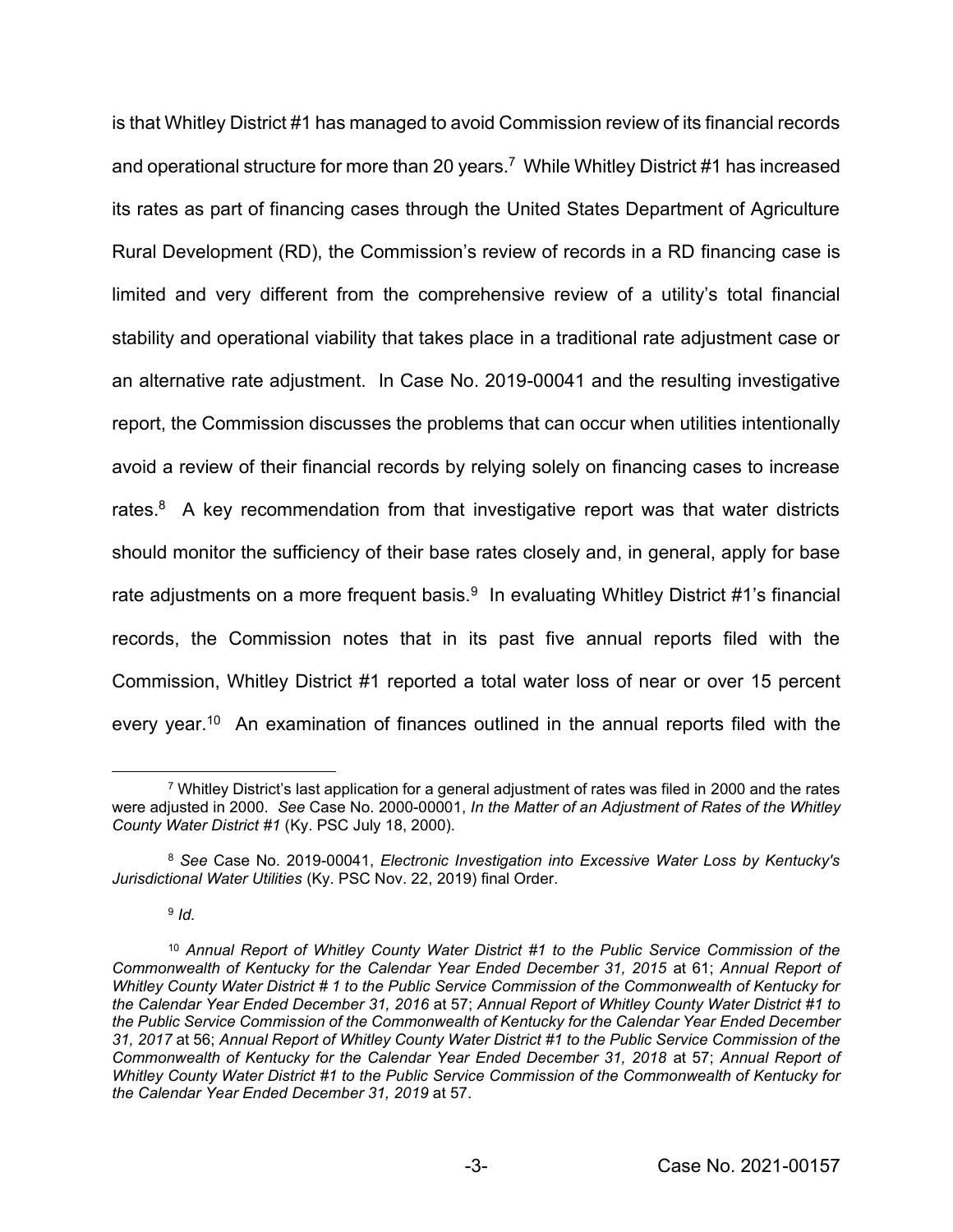Commission finds that Whitley District #1 has been operating with a negative net income for four of the past five years, which indicates that cash needs may have been supplemented by depreciation reserves, as shown below.<sup>11</sup>

| Year                                                                            | 2015                               | 2016                            |   | 2017                         |     | 2018                          |     | 2019                          |
|---------------------------------------------------------------------------------|------------------------------------|---------------------------------|---|------------------------------|-----|-------------------------------|-----|-------------------------------|
| Net Income<br>Add: Depreciation Expense                                         | \$<br>(109,851)<br>513,791         | \$<br>(5, 333)<br>513,190       |   | \$(181,619)<br>493,614       |     | \$200,875<br>504.453          |     | \$(344,584)<br>507,897        |
| Cash Basis Income                                                               | \$<br>403,940                      | \$<br>507,857                   |   | \$ 311.995                   | \$  | 705,328                       | S   | 163,313                       |
| Year                                                                            | 2015                               | 2016                            |   | 2017                         |     | 2018                          |     | 2019                          |
| Cash and Cash Equivalents<br><b>Restricted Cash</b><br>Sum: End-of-Year Balance | \$<br>106,365<br>72.884<br>179.249 | \$<br>269<br>268.076<br>268.345 | S | 42.052<br>101.654<br>143.706 | \$. | 124.484<br>346.298<br>470.782 | \$. | 103.758<br>404,216<br>507.974 |
| Net Increase (Decrease) in Cash                                                 |                                    | (106, 096)                      |   | 41,783                       |     | 82,432                        |     | $(20, 726)^{12}$              |

The Commission's review of Whitley District #1's financial records indicates that Whitley District #1 should file an application for a traditional adjustment in rates or an alternative rate adjustment within one year of the date of this Order to ensure its revenue is sufficient to support adequate and reliable service.

<sup>11</sup> *Annual Report of Whitley Water District #1 to the Public Service Commission of the Commonwealth of Kentucky for the Calendar Year Ended December 31, 2015* at 25; *Annual Report of Whitley Water District #1 to the Public Service Commission of the Commonwealth of Kentucky for the Calendar Year Ended December 31, 2016* at 20; *Annual Report of Whitley Water District #1 to the Public Service Commission of the Commonwealth of Kentucky for the Calendar Year Ended December 31, 2017*  at 20; *Annual Report of Whitley Water District #1 to the Public Service Commission of the Commonwealth of Kentucky for the Calendar Year Ended December 31, 2018* at 21; *Annual Report of Whitley Water District #1 to the Public Service Commission of the Commonwealth of Kentucky for the Calendar Year Ended December 31, 2019* at 21.

<sup>12</sup> *Annual Report of Whitley Water District #1 to the Public Service Commission of the Commonwealth of Kentucky for the Calendar Year Ended December 31, 2015* at 20 and 37; *Annual Report of Whitley Water District #1 to the Public Service Commission of the Commonwealth of Kentucky for the Calendar Year Ended December 31, 2016* at 15 and 32; *Annual Report of Whitley Water District #1 to the Public Service Commission of the Commonwealth of Kentucky for the Calendar Year Ended December 31, 2017* at 15 and 32; *Annual Report of Whitley Water District #1 to the Public Service Commission of the Commonwealth of Kentucky for the Calendar Year Ended December 31, 2018* at 16 and 33; *Annual Report of Whitley Water District # 1 to the Public Service Commission of the Commonwealth of Kentucky for the Calendar Year Ended December 31, 2019* at 16 and 33.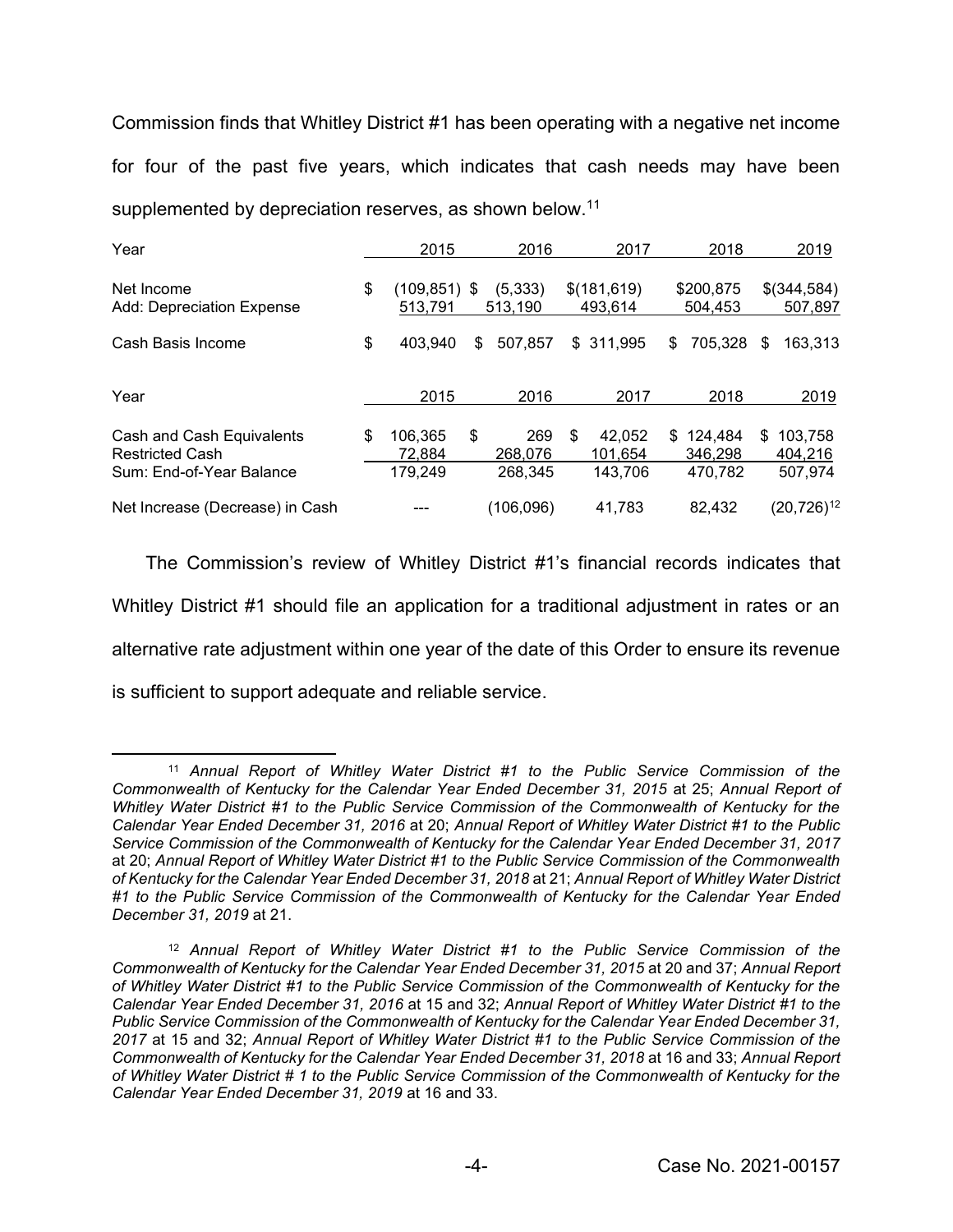Having reviewed the record and being sufficiently advised, the Commission finds that:

1. Whitley District #1 purchases water from the city of Jellico, Tennessee (Jellico), the city of Corbin (Corbin), the city of Williamsburg (Williamsburg), and McCreary County Water District (McCreary District).

2. McCreary District notified Whitley District #1 that its wholesale rate would increase from \$3.76 per 1,000 gallons to \$7.29 per 1,000 gallons, effective February 22, 2021.<sup>13</sup> Whitley District #1 proposes to increase the water rates to its customers effective May 1, 2021, to reflect the increased cost of purchased water from McCreary District.

3. Whitley District #1 proposed a purchased water adjustment factor of \$0.21 per 1,000 gallons in its application.

4. During the 12 months ended December 31, 2020, Whitley District #1 purchased 66,712,500 gallons of water from Jellico; 126,619,000 gallons of water from Corbin; 88,406,000 gallons of water from Williamsburg; and 10,129,890 gallons of water from McCreary District with a total of 291,867,390 gallons of water purchased from all sources. 14 During the same period, Whitley District #1 sold 170,307,000 gallons of water. The increase in the cost of purchased water is \$35,758.51 resulting in a purchased water adjustment factor of \$0.21 per 1,000 gallons.

5. The purchased water adjustment factor of \$0.21 per 1,000 gallons, as calculated in Appendix A to this Order, is fair, just and reasonable and should be approved.

<sup>13</sup> Application, Exhibit A.

<sup>14</sup> *Id.*, Exhibit B.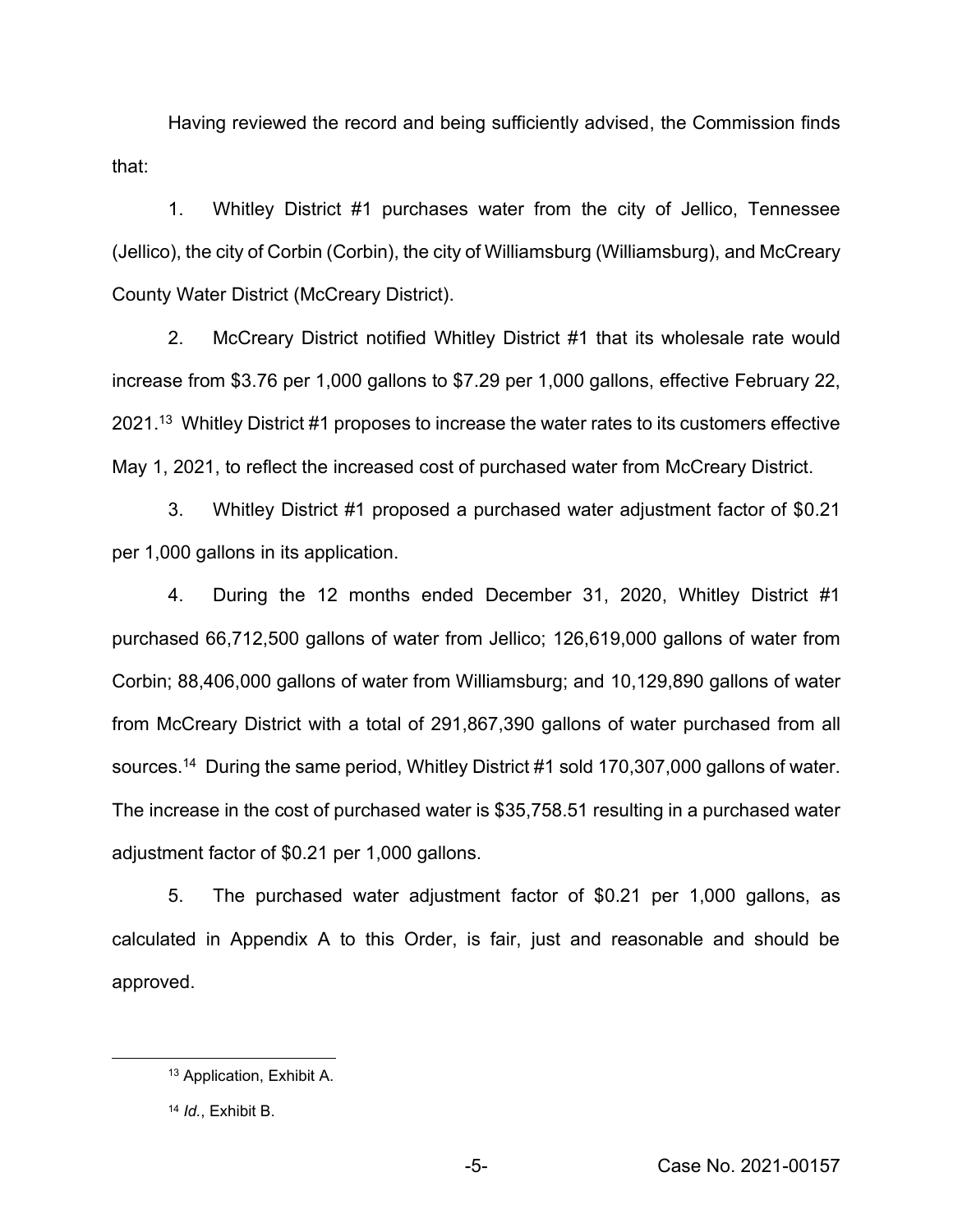6. Whitley District #1's proposed rates should be approved.

7. The rates as set forth in Appendix B to this Order are fair, just and reasonable and should be approved for water service rendered by Whitley District #1 on and after May 1, 2021.

8. Whitley District #1 should file an application for an adjustment in base rates within one year of the date of entry of this Order.

IT IS THEREFORE ORDERED that:

1. The purchased water adjustment factor of \$0.21 per 1,000 gallons is approved.

2. The rates proposed by Whitley District #1 are approved.

3. The rates as set forth in Appendix B to this Order are approved for water service rendered by Whitley District #1 on and after May 1, 2021.

4. Within 20 days of the date of entry of this Order, Whitley District #1 shall file with the Commission, using the Commission's electronic Tariff Filing System, revised tariff sheets showing the rates approved herein.

5. Whitley District #1 shall file an application for an adjustment in base rates within one year of the date of entry of this Order.

6. This case is closed and removed from the Commission's docket.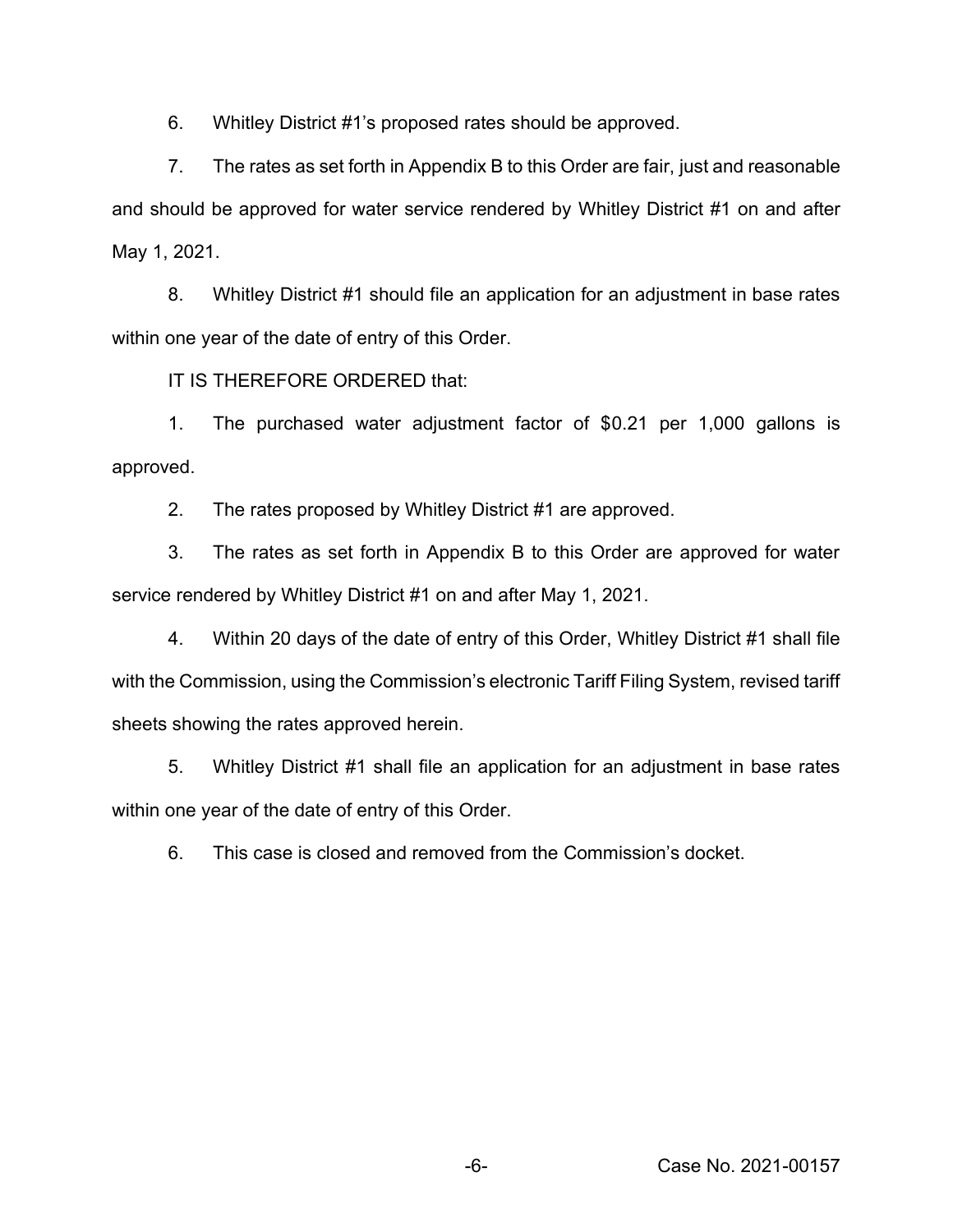By the Commission



ATTEST:

\_\_\_\_\_\_\_\_\_\_\_\_\_\_\_\_\_\_\_\_\_\_

Executive Director

Case No. 2021-00157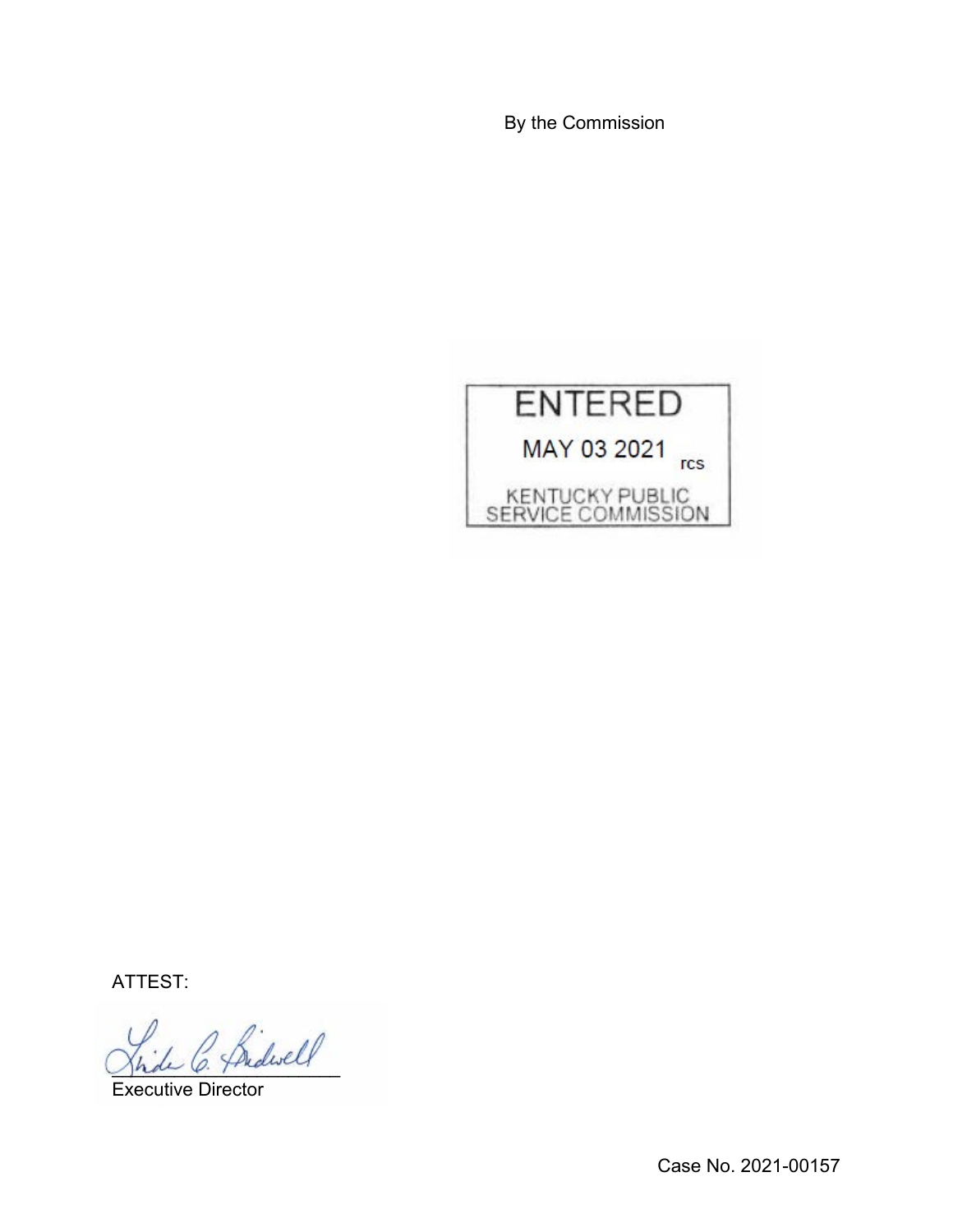# APPENDIX A

## APPENDIX TO AN ORDER OF THE KENTUCKY PUBLIC SERVICE COMMISSION IN CASE NO. 2021-00157 DATED MAY 03 2021

|                                                                                            | <b>Base Rate</b> | New Rate                                                   | Increase    |
|--------------------------------------------------------------------------------------------|------------------|------------------------------------------------------------|-------------|
| <b>McCreary County Water District</b>                                                      | 10,129,890       | 10,129,890                                                 | \$35,758.51 |
| <b>Purchases in Gallons</b>                                                                | \$3.76/1,000     | \$7.29/1,000                                               |             |
| Wholesale rate                                                                             | \$38,088.39      | \$73,846.90                                                |             |
| City of Corbin                                                                             | 126,619,000      | 126,619,000                                                | N/A         |
| <b>Purchases in Gallons</b>                                                                | \$2.20           | \$2.20                                                     |             |
| <b>Wholesale Rate</b>                                                                      | \$278,561.80     | \$278,561.80                                               |             |
| City of Williamsburg                                                                       | 88,406,000       | 88,406,000                                                 | N/A         |
| <b>Purchases in Gallons</b>                                                                | \$2.50           | \$2.50                                                     |             |
| <b>Wholesale Rate</b>                                                                      | \$221,015.00     | \$221,015.00                                               |             |
| City of Jellico, TN                                                                        | 66,712,500       | 66,712,500                                                 | N/A         |
| <b>Purchases in Gallons</b>                                                                | \$3.50           | \$3.50                                                     |             |
| <b>Wholesale Rate</b>                                                                      | \$233,493.75     | \$233,493.75                                               |             |
| Increased water cost                                                                       |                  |                                                            | \$35,758.51 |
| Increased water cost<br>Divided by Gallons sold/1,000<br>Purchased water adjustment factor |                  | \$35,758.51<br>170,307,000<br>\$<br>0.21 per 1,000 Gallons |             |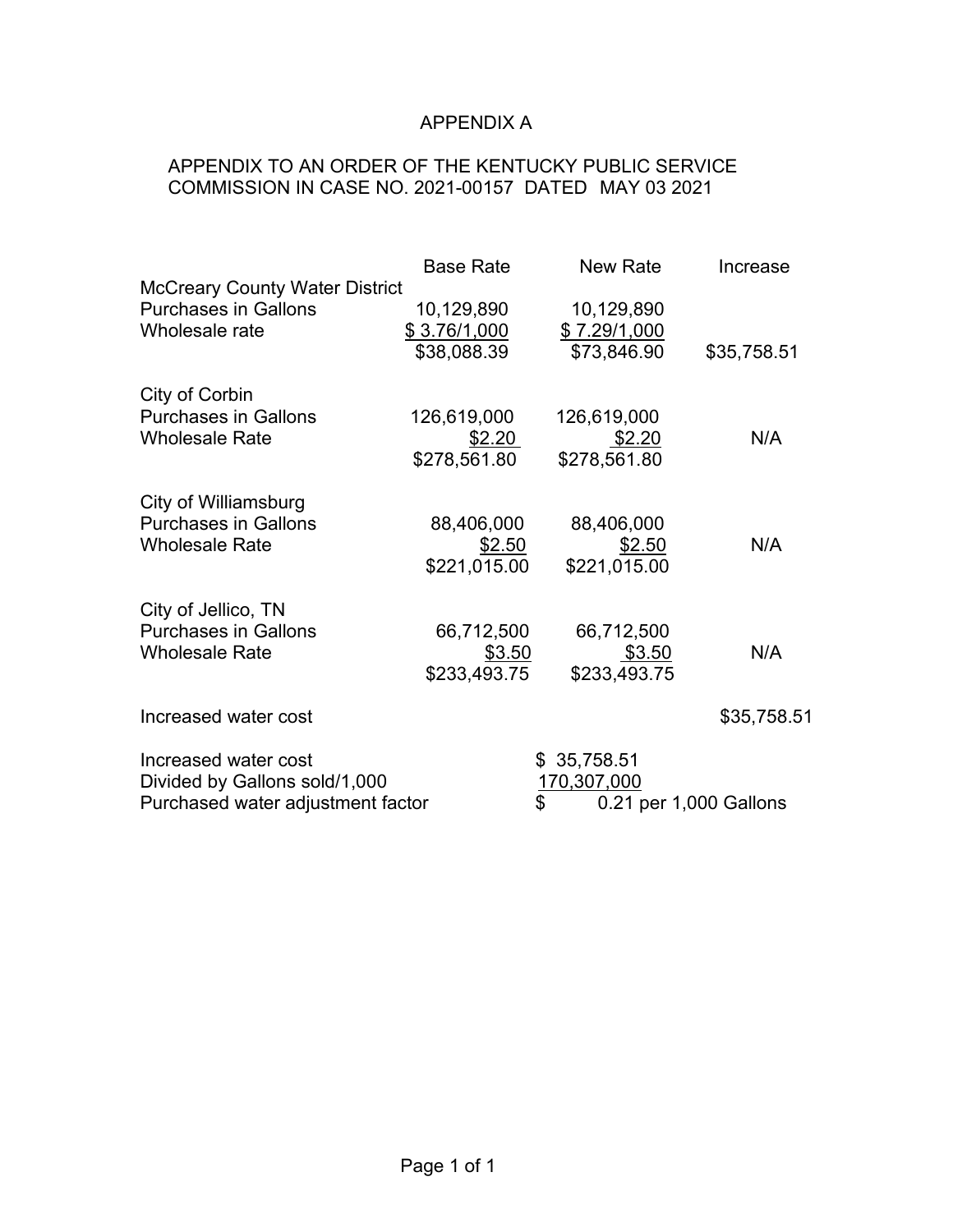## APPENDIX B

## APPENDIX TO AN ORDER OF THE KENTUCKY PUBLIC SERVICE COMMISSION IN CASE NO. 2021-00157 DATED MAY 03 2021

The following rates and charges are prescribed for the customers in the area served by Whitley County Water District #1. All other rates and charges not specifically mentioned herein shall remain the same as those in effect under the authority of the Commission prior to the effective date of this Order.

### Monthly Water Rates

First 1,000 Gallons \$19.72 Minimum Bill Next 4,000 Gallons .00718 per gallon Next 95,000 Gallons .00676 per gallon Over 100,000 Gallons .00621 per gallon